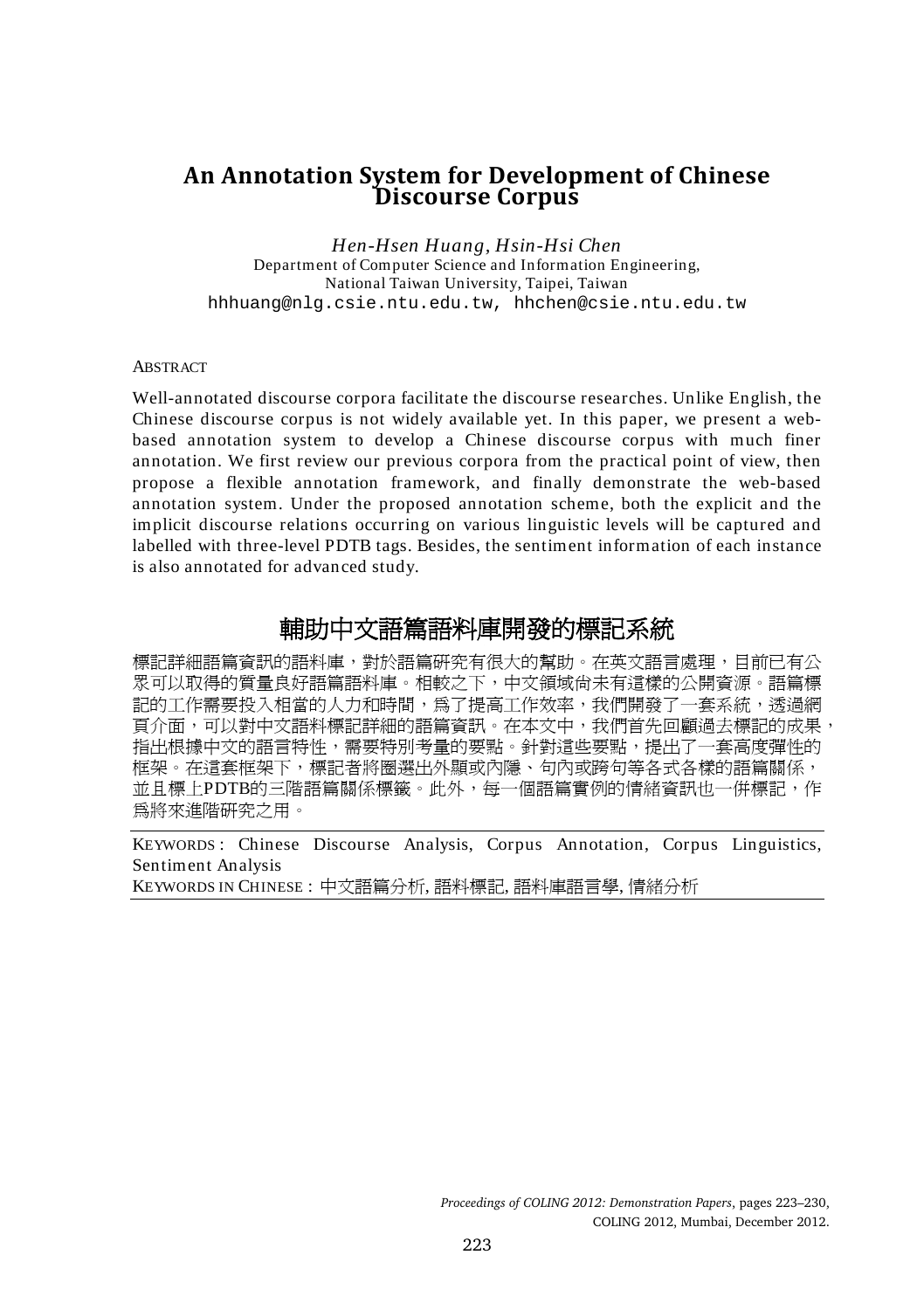## **1 In tro ductio n**

The study of discourse analysis attracts a lot of attention in recent years. The release of the well-annotated datasets such as the Rhetorical Structure Theory Discourse Treebank (RST-DT) (Carlson et al., 2002) and the Penn Discourse TreeBank (PDTB) (Prasad et al., 200 8) facilitate the discourse researches. Many related subtopics such as discourse segmentation and discourse relation recognition grow rapidly. Discourse corpus becomes the essential component for the researches.

Both the RST-DT and the PDTB are annotated on Wall Street J ournal articles from the Penn Discourse Treebank that are written in English. In Chinese, no discourse corpus is widely available yet. To investigate the Chinese discourse analysis, research groups independently developed the discourse corpora for their needs. We annotated two corpora based on the Sinica Treebank for Chinese discourse relation recognition (Huang and Chen, 2011; 2012). At present, Zhou and Xue (2012) are annotating the Penn Chinese Treebank with the PDTB-style scheme.

English and Chinese natives have their own written styles. Chen (1994) showed that the number of sentence terminators (period, question and exclamation marks) is a little larger than segment separators (comma and semicolon) in English. In contrast, the segment separators outnumber the sentence terminators in Chinese with the ratio 7:2 (Chen, 1994). It results in many segments in Chinese sentences. Analyses of documents randomly sampling from Sinica Chinese Treebank (Huang et al., 2000) show the distribution of the number of segments in Chinese sentences is 1 segment (12.18%), 2 segments (18.35%), 3 segments (20 .15%), 4 segments (15.72%), 5 segments (12.91%), 6- 10 segments (17.72%), and more than 10 segments (2.97%). Long sentences tend to have more complex structural relationships and thus make Chinese discourse annotation challenging.

For our previous two discourse annotation work (Huang and Chen, 2011; 2012), different annotation schemes were used. One corpus was annotated on the sentence level with the PDTB four-class tags. Another corpus was annotated on the clause level with the Contingency and the Comparison relations from the PDTB four-class tags. In this paper, we consider the specific written style of Chinese sentences and propose a flexible annotation scheme to develop a new Chinese discourse corpus.

In this corpus, the three level discourse relation tags from the PDTB 2.0 are fully used (Prasad et al., 2007). The discourse units can be on various levels. An argument of a discourse pair can be as short as a clause and as long as several sentences. In addition, the nested discourse pairs are annotated in our scheme. For example, the sentence (S1) is a Chinese sentence that consists of three clauses. As illustrated in Figure 1, (S1) forms a Comparison discourse pair on the top level, and it contains a nested Contingency discourse pair. We annotate not only the discourse relations, but also the sentiment information of each discourse pair and its two arguments. As shown in Figure 1, the polarity of the first clause is positive, the polarity of the fragments that consist of the last two clauses is negative, and finally the whole statement (S1) constitute a polarity of negative. Such information is valuable for the study of the correlations between discourse relation and sentiment analysis.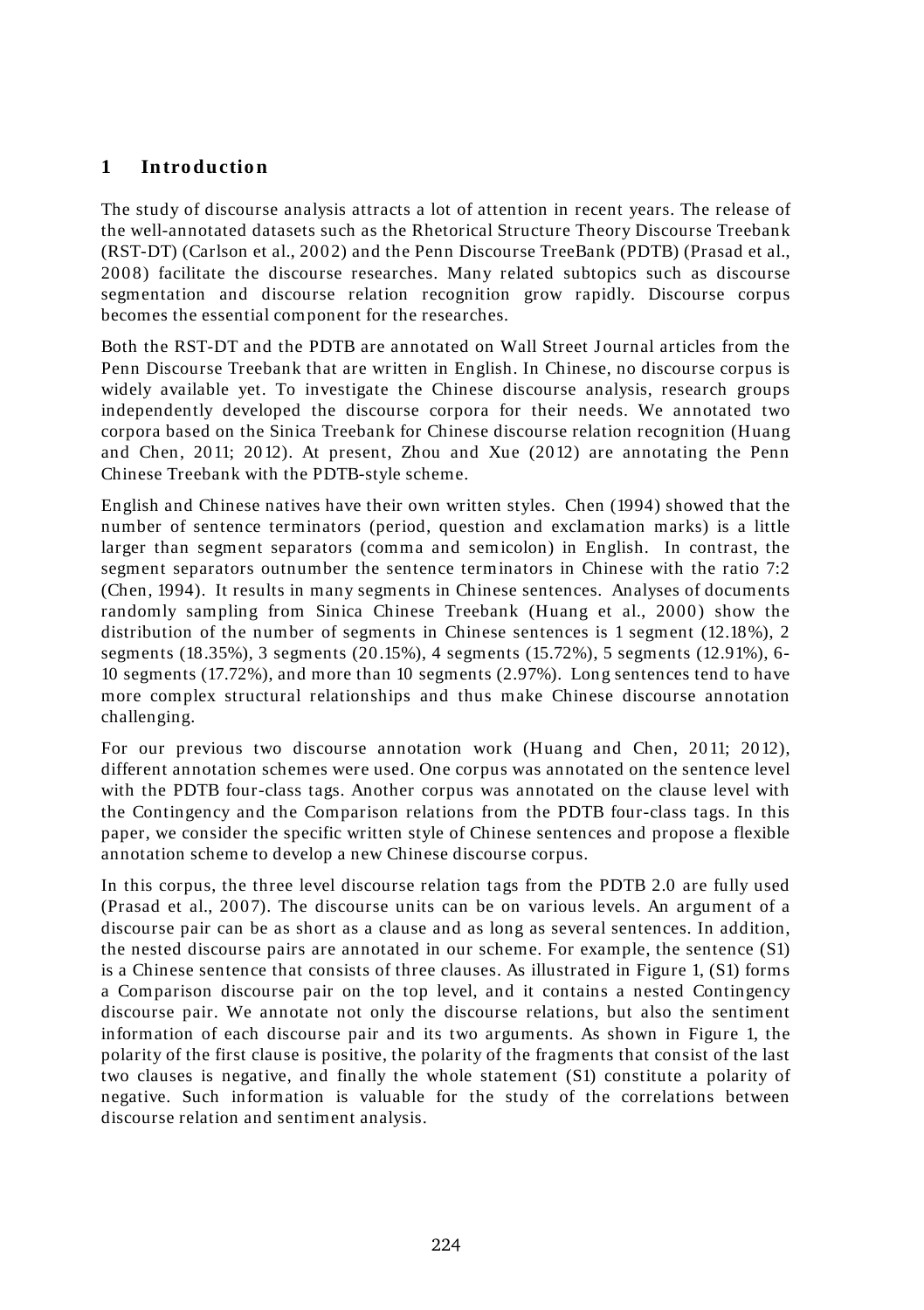

FIGURE 1 - Discourse structure and sentiment polarities of (S1).

(S1) 經過唐宋明等幾代發展到顛峰的中國茶文化 ('After several dynasties such as Tang, Song, and Ming, the Chinese tea culture developed to the peak'), 在清朝末年 卻因為戰亂及革命 ('however, because of war and revolution at the end of the Qing Dynasty'),逐漸走向沒落 ('gradually declined')。

Constructing a well-annotated corpus with adequate amounts of data is not a trivial task. Various considerations and design processes should be involved. In this paper, we aim to share our experience of developing Chinese discourse corpora and introduce the approaches to facilitate the annotation work with a web-based system.

The rest of this paper is organized as follows. In Section 2, our previous two Chinese discourse corpora, which are annotated on the inter-sentential level and the intrasentential level, respectively, are analyzed. Consideration and the annotation plan of the Chinese discourse corpus are described in Section 3. The design and its current status are given in Section 4. Finally, we conclude this paper in the last section.

## 2 Two Pilot Chinese Discourse Corpora

Two pilot Chinese discourse corpora were developed on the Sinica Treebank 3.1 (Huang et al., 200 0), which is a traditional Chinese Treebank based on the Academic Sinica Balanced Corpus (Huang and Chen, 1992). To tackle the issue of Chinese discourse recognition, a moderate-sized corpus with the fundamental discourse relation was tagged as our first Chinese discourse corpus (Huang and Chen, 2011). For each article, annotators tag the discourse relation between every two successive sentences with one of the PDTB top four classes: *Tem poral*, *Contingency* , *Com parison*, and *Expansion*. These four classes are the top level tags in the PDTB tagging system.

The downside of this corpus is that only a few Comparison and Contingency relations are labelled. After analysis, we find the Contingency and the Comparison relations tend to occur within a sentence, especially the Contingency relation. Since we annotate the relations on the inter-sentence level only, such instances are missing. Besides, the nested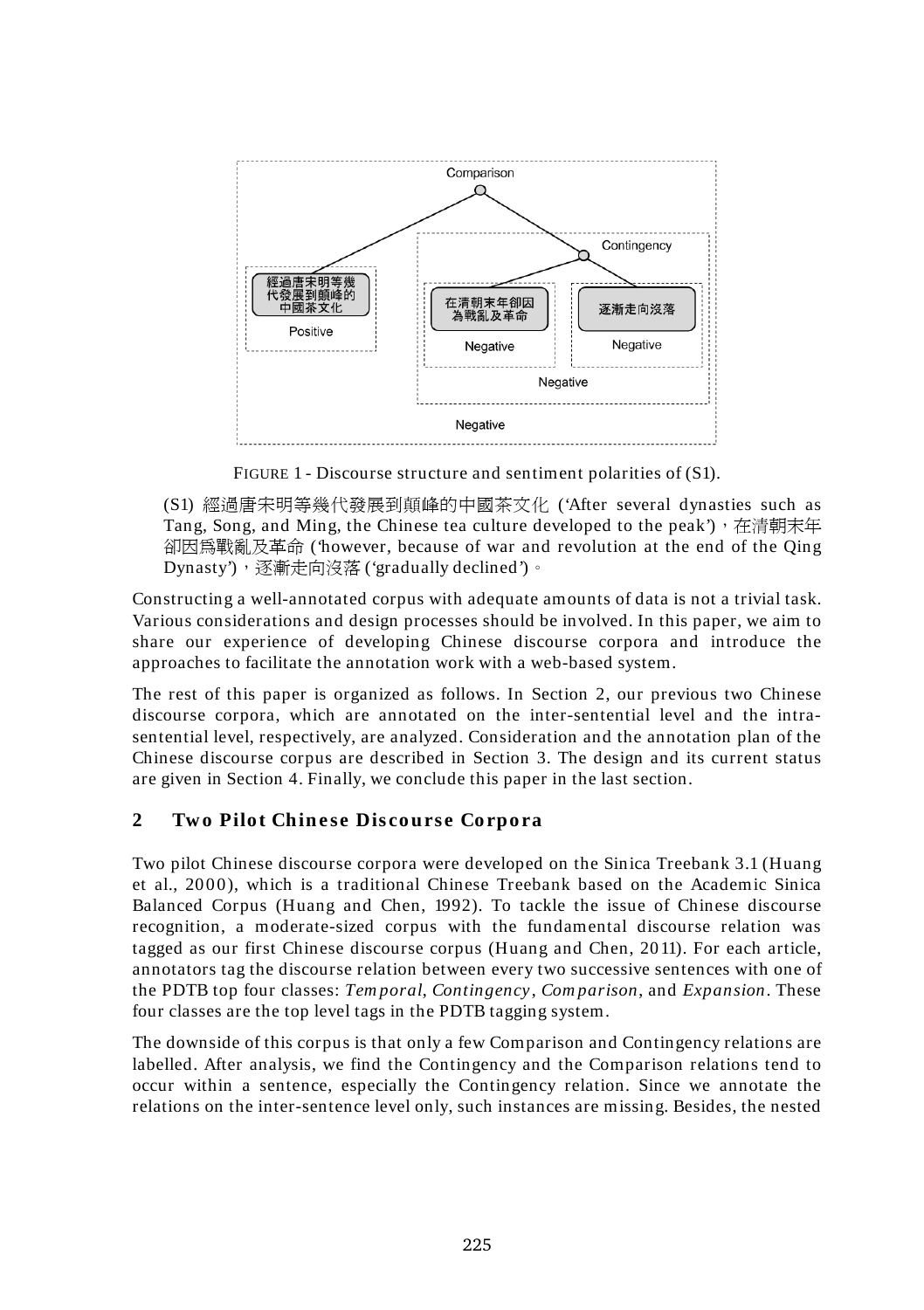relations shown in Figure 1 are also completely missing in this corpus because only the relations between every two successive sentences are labelled.

To study the Contingency and the Comparison relations occurring in sentences and their nested structure, an intra-sentential corpus was constructed as our second corpus (Huang and Chen, 2012). The discourse unit in this corpus is clause, which is defined as a sequence of words in a sentence that are delimited by commas  $(2, 2)$ . Annotators decide the structure of a sentence and tag the relations between every successive clause in the sentence. To simplify the annotation work, only the sentences that consist of two, three, and four clauses are selected.

### **3 Mo re Practical Co n side ratio n s**

To annotate a Chinese discourse corpus, we should tackle some practical issues. Firstly, the unit of a discourse argument is not regular. As mentioned in Section 1, an argument of a discourse pair may be as short as a clause, and may also be as long as several sentences. The more vexing case is the nested discourse relations illustrated in Figure 1. Annotators have to determine the correct boundary of arguments. That is important for training and testing discourse parsers.

Secondly, discourse markers are important clues for labelling discourse relations. In English, the explicit discourse markers are defined as three grammatical classes of connectives, including subordinating conjunctions, coordinating conjunctions, and adverbial connectives (Prasad et al., 200 8). These words can be automatically extracted using a syntactic parser or a POS tagger. However, it is not clear what the Chinese discourse markers are. Cheng and Tian (1989) suggested a dictionary of Chinese discourse markers, which consist of many words including connectives and various parts of speech such as adverbs, verbs, prepositions, and time nouns.

Detecting the Chinese discourse markers automatically is not trivial. Wrong segmentation is prone to result in the less accurate marker detection. Besides, some words in a discourse marker dictionary are general function words that can be used in other purposes rather than discourse relation marking only. For example, the word  $\vec{\mathbb{E}}$ ("or") can be used as a discourse marker of the Expansion relation and a correlative conjunction. Thus, to disambiguate if a word is used as a discourse marker is necessary. Furthermore, the vocabulary of Chinese discourse markers is not a closed set. The explicit discourse markers are labelled by annotators on the character level.

Thirdly, veridicality is a property of a discourse relation that specifies whether both arguments of a discourse pair are truth or not (Hutchinson, 2004). In the three-level PTDB tagging scheme, the veridicality will be distinguished in different tags. For example, the tag CONTINGENCY:Condition:unreal-past indicates a discourse pair where the second argument of the pair did not occur in the past and the first argument denotes what the effect would have been if the second argument had occurred. By labelling the data with the full PDTB tagging scheme, the veridical information of the discourse pairs are naturally labelled at the same time.

Fourthly, sentiment polarity is another property of a discourse relation that indicates the sentiment transition between the two arguments of a discourse pair (Hutchinson, 2004).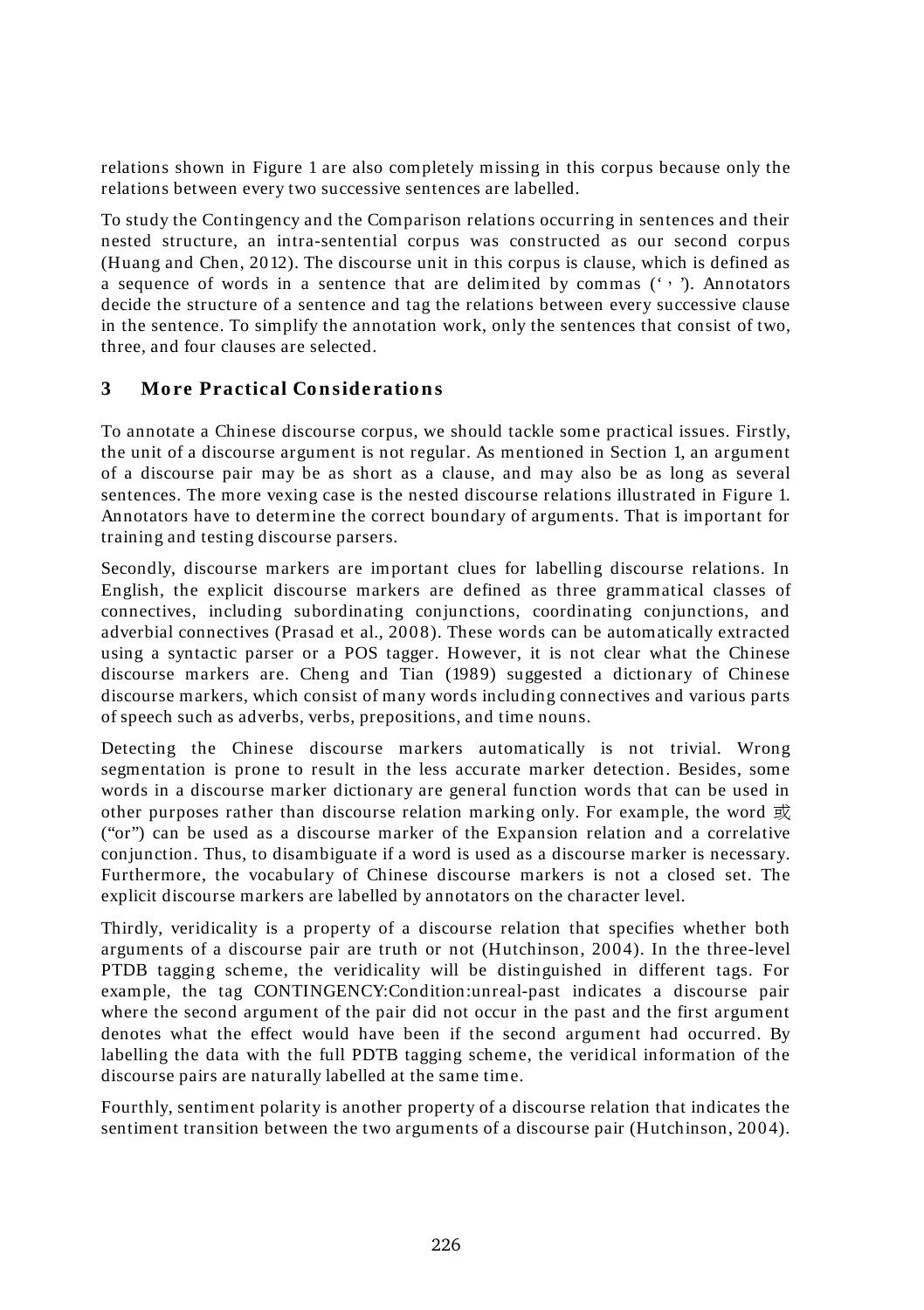Such information will help us realize the correlations between discourse relations and sentiment polarities.

#### **4 An An n o tatio n Fram e w o rk**

A flexible interface that allows annotators to label a variety of discourse relations with detailed information is proposed. An annotator first signs in to the online annotation system, and a list of articles that are assigned to the annotator are given. The annotator labels the articles one by one. As shown in Figure 2, the annotator selects the clauses that form a discourse pair in the text if it is found. The selected clauses will be denoted in the bold and red font. The annotator clicks the button "Create" when all the clauses belonging to this discourse pair are selected, and then the advanced annotation window will be popped up.

As shown in Figure 3, the discourse relation, the discourse marker, the boundaries of arguments, and the sentiment polarities of the two arguments and the entire discourse pairs are labelled in the pop-up window. The entire selected discourse pair is present in the top of the pop-up window. The following is the drop-down selection lists that correspond to the three levels of hierarchical discourse relation tags used in the PDTB. The next part is about to highlight the discourse markers from the text. As mentioned in Section 3, the annotator highlights the discourse marker on the character level. The annotator can select multiple characters for the phrase or the pairwise discourse marker such as "因為 …, 所以…" ("Because ..., so ..."). The implicit discourse relation is distinguished if no discourse marker is highlighted. And then, the annotator splits the first argument and the second argument by selecting the clauses belonging to the first argument. The rest clauses are regarded as the second argument. The last part of annotation is labeling the sentiment information. There are three types of sentiment polarity, i.e., positive, neutral, and negative. The polarities of the whole discourse pair and both of its two arguments will be labelled. The annotator is asked to judge the sentiment polarities on the pragmatic level. That is, the sentiment polarity of the text is not determined by the surface semantics, but by its real meaning. The annotator submits the annotation by clicking the button 'Save' and continues to look up another discourse pair in the article. The nested relations can be annotated in this interface by choosing the repeated clauses in different rounds.

## 明天會更好? ---- 尋找勞工新定位

光華雜誌, 880630

今年五一勞動節,二萬多名公、民營事業勞工不畏驟雨,走上街頭,喊出包括反失業、反金 權、反高學盡、公盡選舉等六大訴求。這場號稱台灣工運史上最大、最有理念的遊行雖已 **落幕, 但缔造台灣奇蹟最大的幕後功臣台灣勞工們, 今日虚境究竟如何? 勞動政策又面** 臨哪些改弦更張的挑戰?例一: 王先生, 大學畢業後服務於某教學醫院檢驗科, 六年後離職 跳槽,由於這家醫院的規定是滿七年才發給退職金,王先生最後選擇兩手空空地離去。接著他 服務的另一家大型醫院更是毫不通融,規定滿二十五年才能退休,如今眼看八年過去了,又開 Create

FIGURE 2 – Choosing a discourse pair on the web-based online system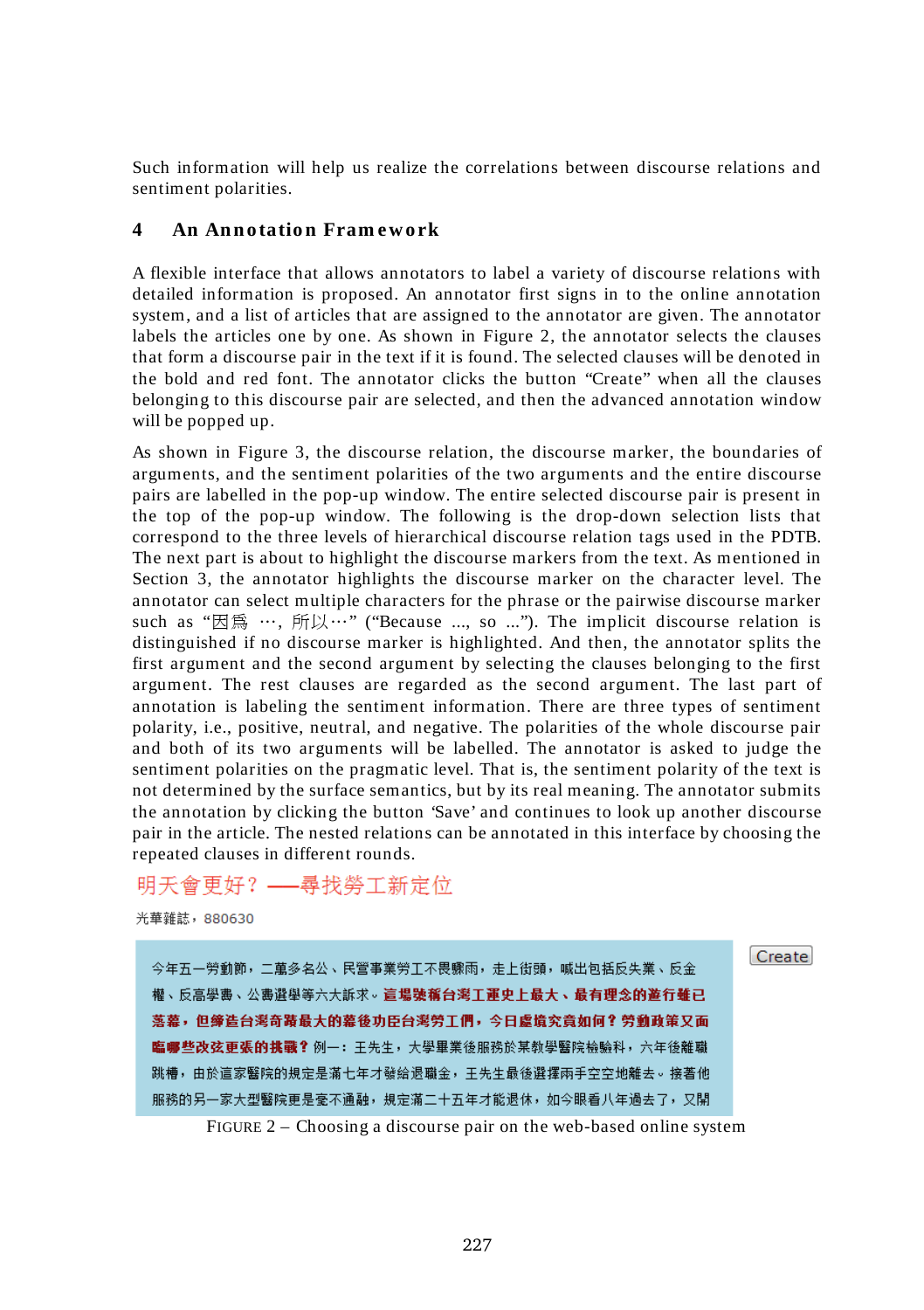| 這場號稱台灣工運史上最大、最有理念的遊行雖已落幕,但締造台灣奇蹟最大的幕後功臣台灣<br>勞工們,今日處境究竟如何?勞動政策又面臨哪些改弦更張的挑戰?                                                                                                     |
|---------------------------------------------------------------------------------------------------------------------------------------------------------------------------------|
| No Options $\blacktriangledown$<br>Contrast<br>Relation: Comparison -<br>▼                                                                                                      |
| Subrelation<br>Select Discourse Marker<br>Contrast                                                                                                                              |
| <b>Pragmatic Contrast</b><br>這 場 號 稱 台 灣 工 運 史 上<br>亍 雖 已 落 幕 , <b>但</b> 締 造 台 灣<br>奇 蹟 最 大 的 幕 後 功 臣 台 Concession<br><sup>究</sup> 意 如 何 ? 勞 動 政 策 又 面<br>臨 哪 些 改 弦 更 張 的 挑 戰 ? |
| Select Argument 1                                                                                                                                                               |
| 這場號稱台灣工運史上最大、最有理念的遊行雖已蒸幕,<br>但締造台灣奇蹟最大的幕後功臣台灣勞工們,<br>今日處境究竟如何?<br>勞動政策又面臨哪些改弦更張的挑戰?                                                                                             |
| Sentiment of the Whole Statement:<br><b>OPositive</b><br>Neutral<br>Negative                                                                                                    |
| Sentiment of Argument 1:<br><b>Positive</b><br>Neutral<br>Negative                                                                                                              |
| Sentiment of Argument 2:<br><b>Positive</b><br>Neutral<br>Negative                                                                                                              |
| Save                                                                                                                                                                            |

FIGURE 3 – Labeling the information for the chosen discourse pair with the web-based online system

### **Co n clusio n**

Discourse corpus is indispensable for the study of discourse analysis. In this paper, we address some considerations specific to Chinese language. A flexible annotation framework is proposed to cover a variety of discourse relations and determine the argument boundary of a relation. Furthermore, the sentiment polarities are also annotated on the discourse pairs and their arguments. Such a corpus is helpful for the exploration of the areas of Chinese discourse processing and sentiment analysis. The cost of the detailed annotation is much higher and the annotation task is timeconsuming. In order to facilitate the complicated annotation work, we demonstrate a web-based system that supports annotators to do the work fast and accurately.